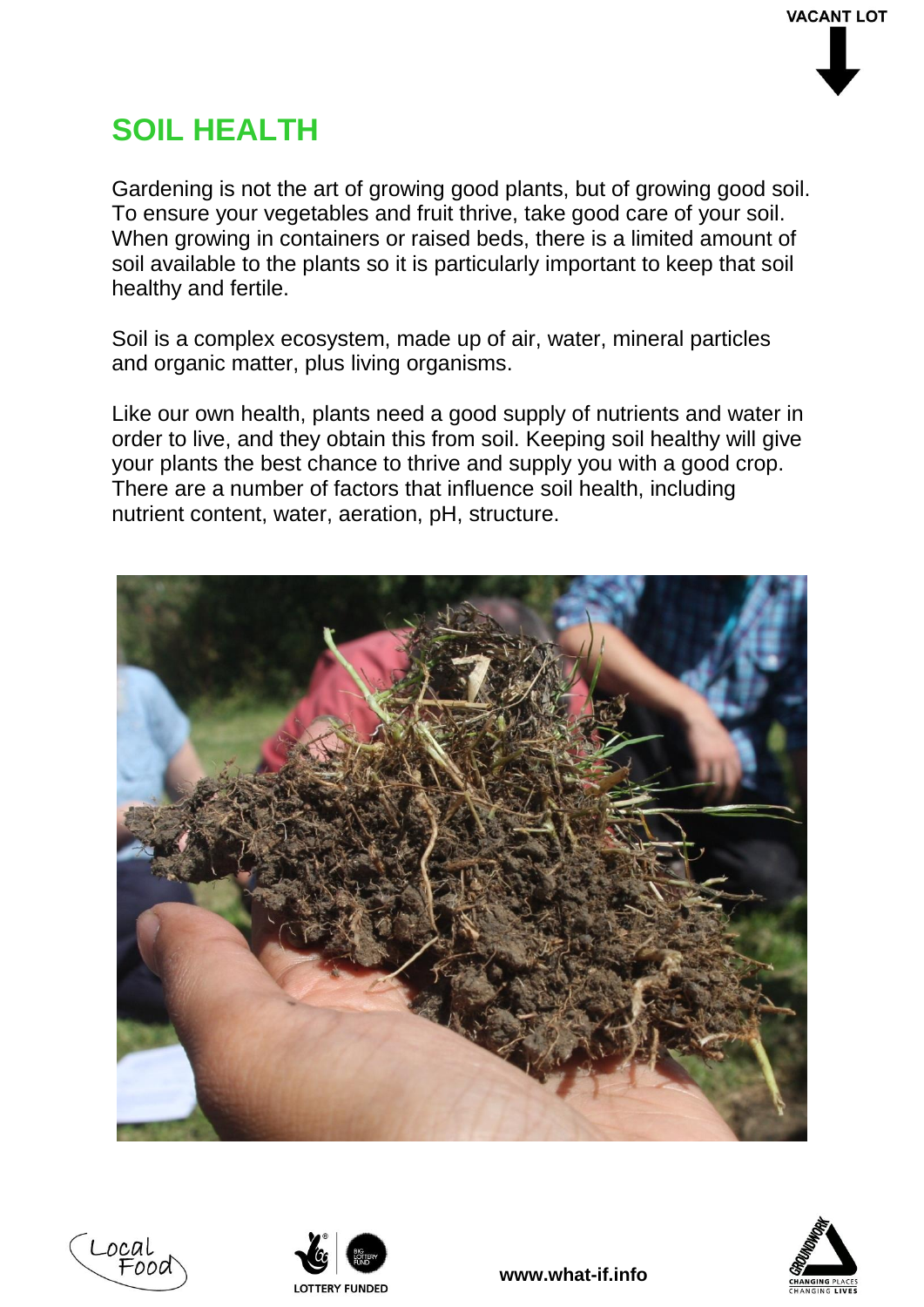**Organic matter** – this is any material that was once living. Organic matter can help correct a lot of the issues in soil. It is important to add organic matter but also to prevent it being lost.

**Nutrients** – the availability of nutrients in the soil is as important as the amount. The three main nutrients plants need are nitrogen, potassium and phosphorus, though there are many more within soil that keep plants healthy. The next page gives more detail on nutrients in soil.

**Water** – it is not just the amount of water in the soil but its capacity to hold it that is important. The soil structure and amount of organic matter will influence this.

**Structure** – a good structure will enhance the availability of nutrients and water, as well as supporting soil life. A good structure is one that has continuous pores of air between the soil particles.

**pH** – this is the measure of acidity/alkalinity of soil. Different plants prefer different pH levels. Most vegetables prefer soil that is slightly acidic, meaning it has a pH below 7.0, ideally 6.5. If it's too high the soil will be too alkaline and if it's too low it will be too acidic.

**Depth** – in shallow soil, or in raised beds, there is a limited amount of nutrients and water which will affect the fertility.

**Aeration** – soil has pores between the mineral particles that allow air to circulate. Aeration is crucial as soil life needs to breathe as they play a vital part in the health of the soil.

**Soil life** – earthworms and various microbes are essential to the health of soil. The majority will live in the top soil at the surface.

**Soil type** – soil can have different size mineral particles, which determine the soil type, classed as clay, silt, sand or a mix known as loam. Each type as advantages and disadvantages for growing food and other plants but if you know how to take care of your soil, it is possible to grow healthy plants in all types of soil.

**Temperature** – the temperature of soil influences certain processes that are crucial for plant growth.





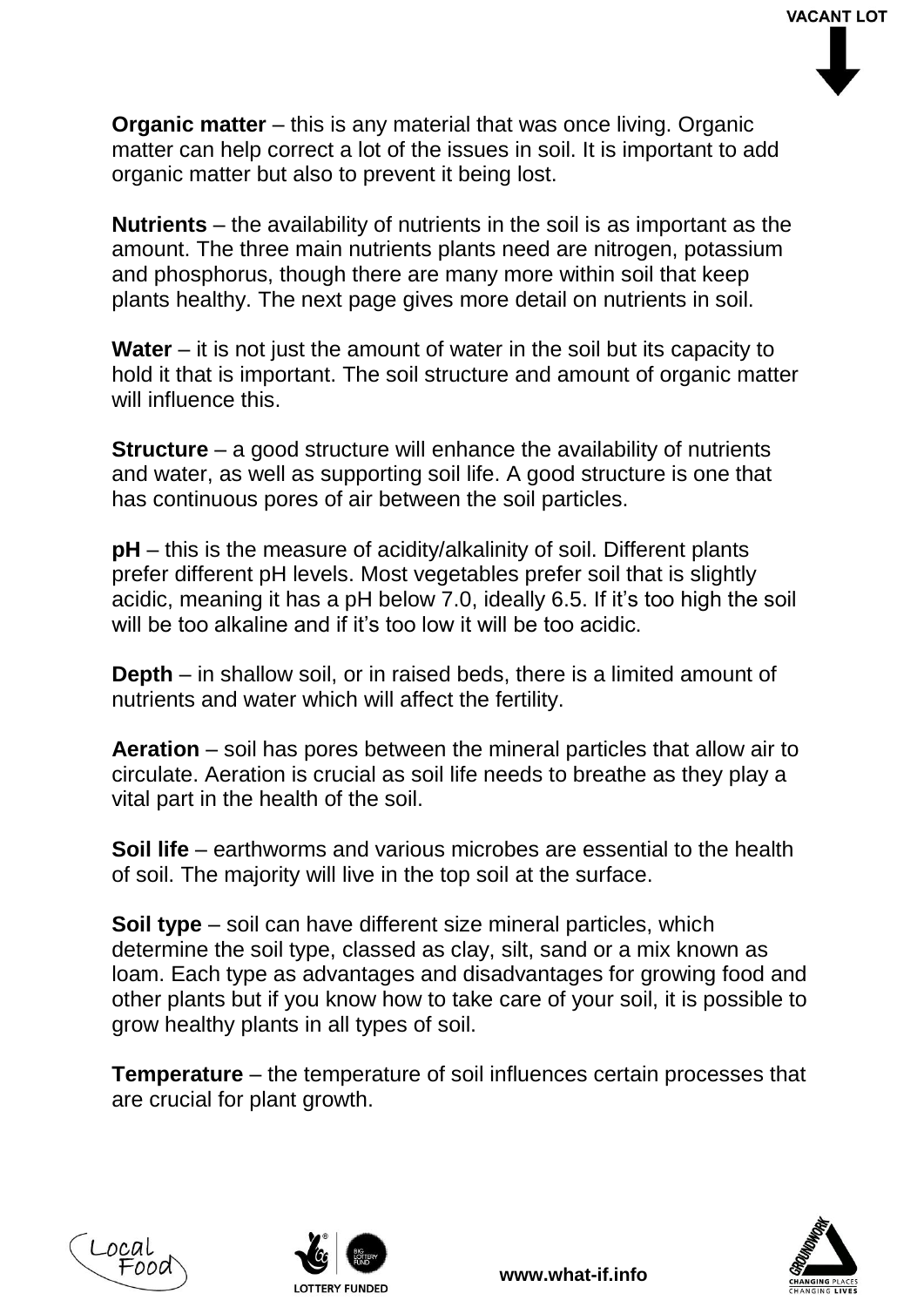### **NUTRIENTS**

The key minerals needed for plant growth are Nitrogen, Phosphorus and Potassium although micro-organisms are just as important.

| <b>Medium</b>                     | <b>Nutrients</b>                                                                                             | <b>Other comments</b>                                                                                                          |
|-----------------------------------|--------------------------------------------------------------------------------------------------------------|--------------------------------------------------------------------------------------------------------------------------------|
| Organic Manure                    | Good levels of nitrogen,<br>Phosphorus, Potassium                                                            | Acidic, Brassicas - cabbage,<br>broccoli, brussel sprouts don't like<br>it but tomatoes, peppers &<br>pumpkins love it         |
| Organic Chicken<br><b>Pellets</b> | High levels of Nitrogen. Also<br>contains Phosphorus and<br>Potassium                                        | Will take a few weeks to break<br>down                                                                                         |
| Seaweed                           | Nitrogen, Potassium and<br>natural growth hormones<br>which stimulate root growth<br>and thus healthy plants | Low in phosphorus                                                                                                              |
| <b>Rock Phosphate</b>             | Phosphorus                                                                                                   | Lasts for up to 3 years in the<br>compost                                                                                      |
| Worm casts                        | Very high levels Nitrogen,<br>Phosphorus, Potassium                                                          | Expensive but a great all rounder,<br>gardener's call it 'black gold'                                                          |
| Leafmold                          | Nitrogen, Phosphorus,<br>Potassium                                                                           | Dig in for healthy root vegetables<br>or leave as surface mulch                                                                |
| Potash                            | Potassium                                                                                                    | Do not use at seed stage, use on<br>plants only                                                                                |
| Mycorrhizal Fungi                 | A fungus that has a<br>symbiotic relationship with<br>the plant roots                                        | It feeds off the roots and in return<br>adds nutrients which make the<br>roots stronger, thus the plant.<br>Highly recommended |

### **PLANT NUTRIENTS**

| <b>Plant</b><br><b>Nutrient</b> | <b>Plants most in</b><br>need                 | <b>Signs of deficiency</b>                                                            | How to avoid deficiency                                                                                                                   |
|---------------------------------|-----------------------------------------------|---------------------------------------------------------------------------------------|-------------------------------------------------------------------------------------------------------------------------------------------|
| Nitrogen                        | Vegetables grown<br>for their leaves<br>Grass | Stunted growth, pale<br>green leaves, weak<br>stems                                   | Add an all rounder like<br>manure, worm casts or<br>chicken pellets, or plant a<br>nitrogen fixer such as a<br>plant in the legume family |
| Phosphorus                      | Young plants<br>Root Vegetables               | Stunted roots and<br>stems, small leaves<br>with a purplish tinge,<br>low fruit yield | Add rock phosphates or an<br>all rounder like manure,<br>worm casts or chicken<br>pellets                                                 |
| Potassium                       | Fruit<br><b>Flowers</b><br>Potatoes           | Edges of leaves turn<br>yellow/brown, low<br>fruit yield, low<br>disease resistance   | Add potash to your plants<br>or a liquid feed made from<br>comfrey                                                                        |





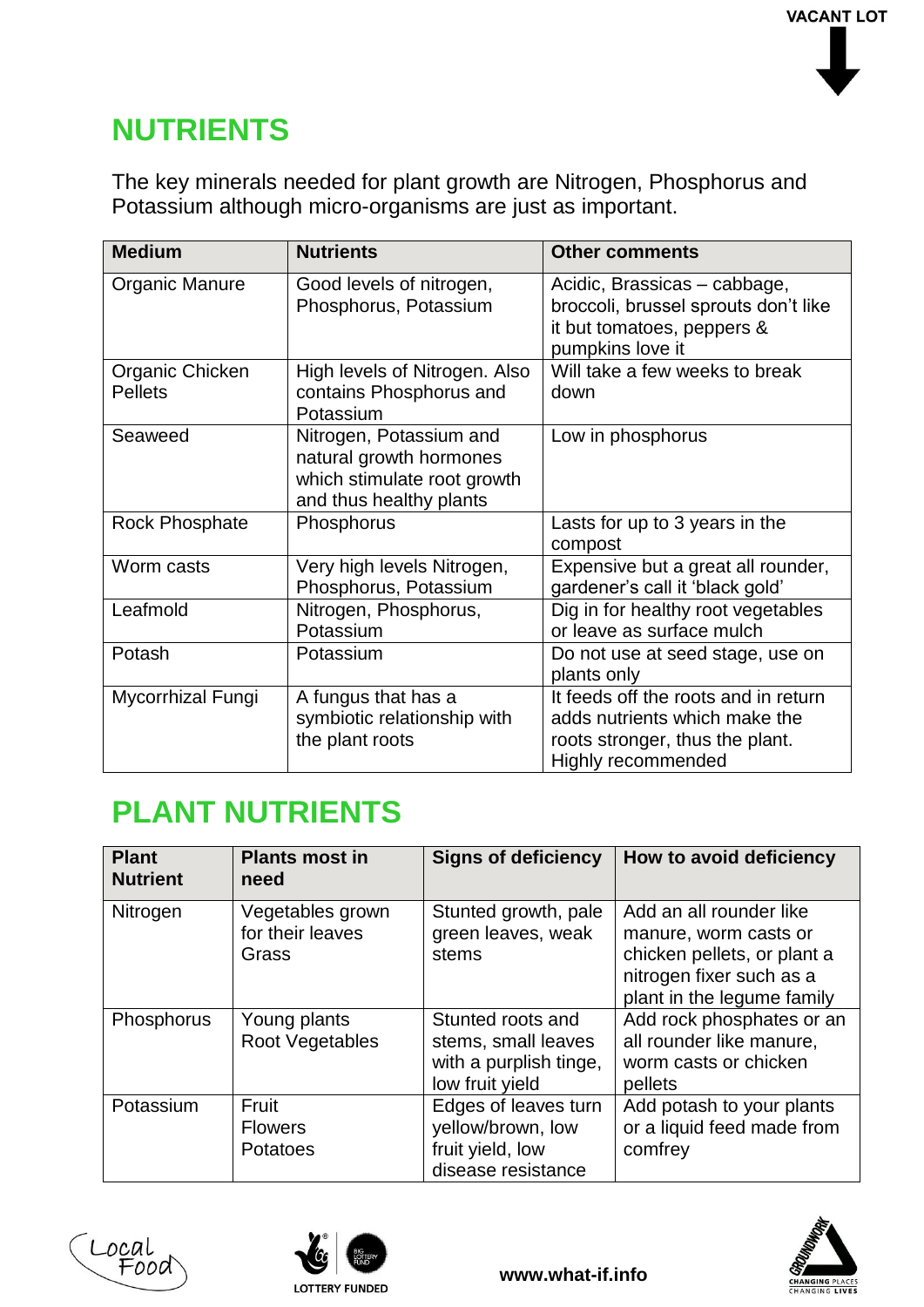# **TOP TIPS FOR KEEPING SOIL HEALTHY**

Whatever the type or condition of your soil, there are a number of ways you can keep it healthy.

- Get to know your soil the type, how well it holds water, whether it's prone to water-logging. By knowing your soil, you can use the right methods to keep it healthy.
- Keep the soil covered. This will prevent it from losing heat, nutrients and water. You can keep it covered using plants or a mulch, which is explained in more detail later on.
- Add organic matter to the soil, particularly to soil in raised beds or containers. This will add nutrients and provide food for the microorganisms.
- Avoid digging or turning the soil. Digging disrupts the structure and topsoil – this is where most of the micro-organisms live.
- Use organic gardening methods and avoid chemicals. Chemical fertilisers, herbicides and pesticides are harsh on the soil and microorganisms. There are natural alternatives that are more effective and won't disrupt the eco-system.
- Minimise stepping on soil by creating bed systems and clear paths. Treading on soil will lead to compaction which prevents air from circulating and causes drainage problems.
- Avoid gardening when the soil is wet as it will damage the structure.
- Make your own compost. This is an effective way to create your own organic matter and a good way to use kitchen scraps and garden waste.
- Check there is enough drainage so that your soil doesn't get waterlogged and make sure you have an effective watering routine.

The following pages have more in-depth information on supporting and improving soil health.





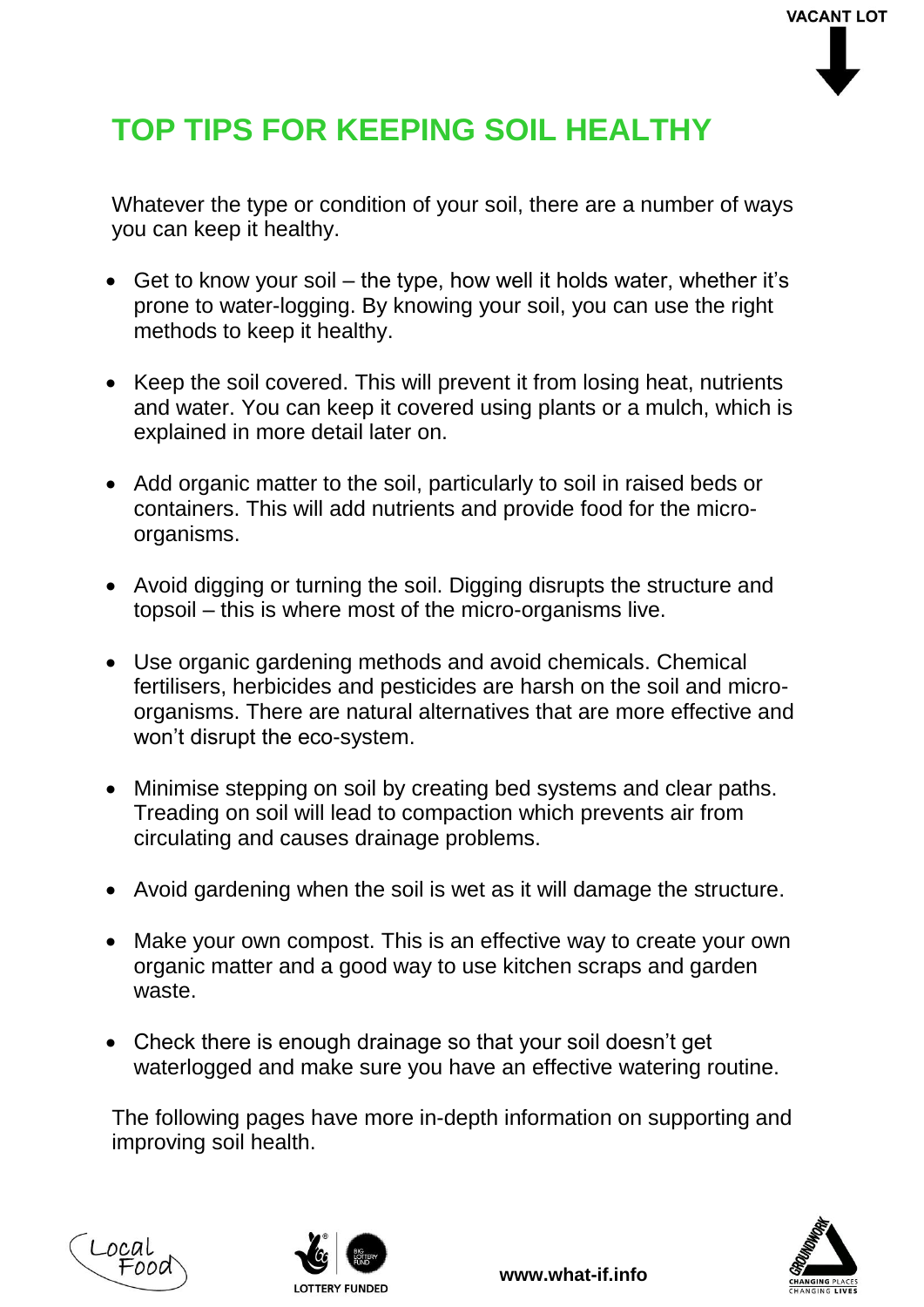## **COMPOST**

Compost is organic material such as vegetable peelings, grass cuttings and hedge trimmings that has decomposed until it resembles a dark brown soil-like substance. Compost is rich in the nutrients that plants need for healthy growth and is an essential part of gardening. Either add it to your garden soil to increase fertility or mix it with sharp sand to create a potting mix.

Composting provides a way of reducing the amount of waste that we send to landfill and of converting our food scraps and green waste into rich healthy soil that plants need to grow strong and healthy.

To make compost, simply put all your suitable organic waste into a heap or special bin and try to ensure a good mix of different material, not just one thing. Ensure you stir it regularly to let the air in, and continue to add to it until it is full. When it is full, cover it with plastic or a lid and let nature do the rest! It should take 6 to 9 months to be ready to use on the garden and resemble dark, crumbly soil with no bad smell.







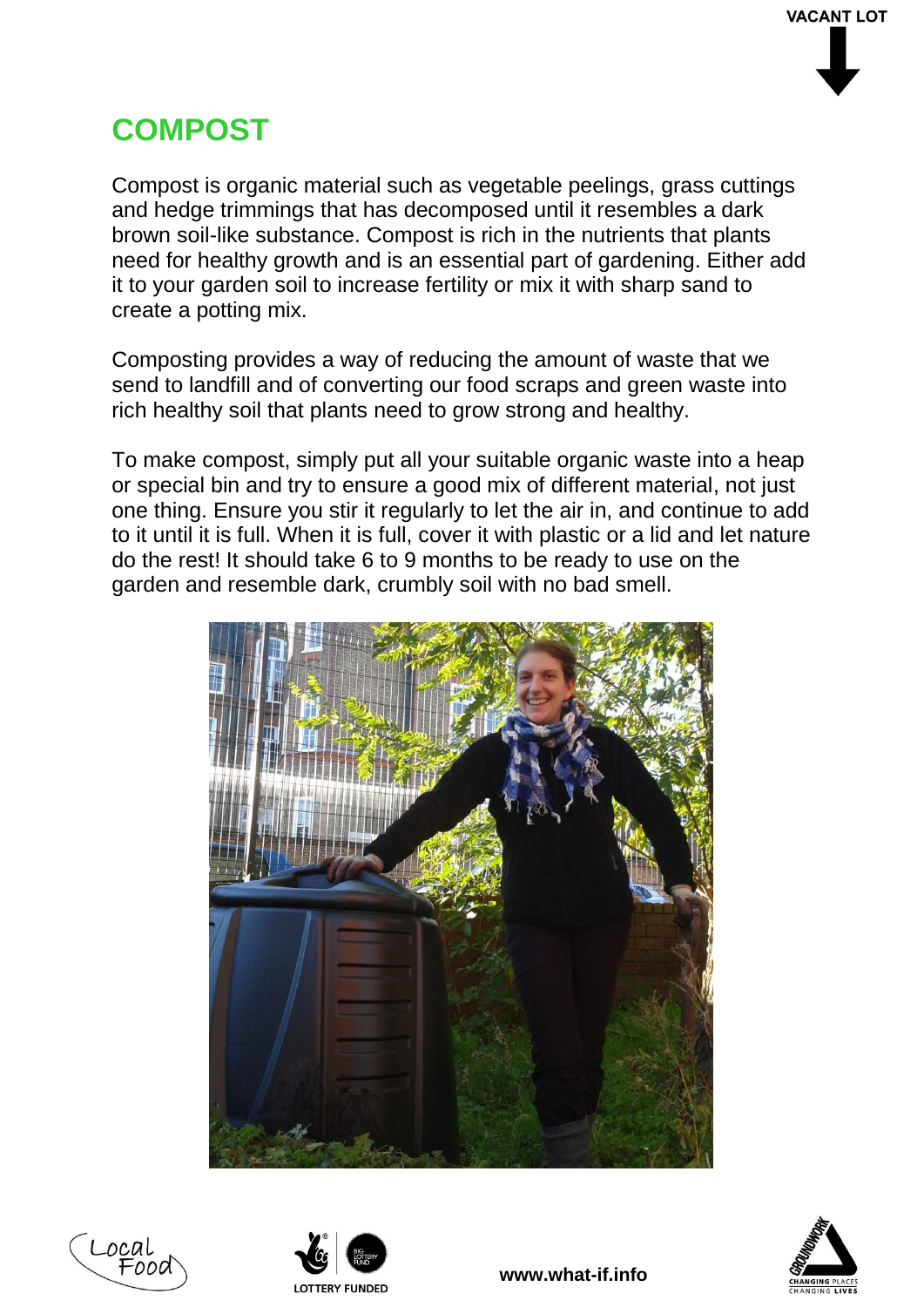**What to compost:** Anything that rots will compost. Ideally you will have a good mix of 'greens' which are newer plants and food waste, and 'browns' which are older more woody plants. In a community composting system, it's wise to leave some things out to deter pests and vermin. Here is a basic guide to what to put in your compost bin. It's worth putting a sign on the bin to let people know what they can and can't put it. At the back of this pack is a laminated sign for you to use.

| • synthetic fabrics<br>• vegetable peelings<br>eggs and eggshells<br>tea bags<br>$\bullet$<br>$\bullet$                                                                                                                                                                                      | Do Compost       | Don't Compost            |  |
|----------------------------------------------------------------------------------------------------------------------------------------------------------------------------------------------------------------------------------------------------------------------------------------------|------------------|--------------------------|--|
| • old plants<br>meat or bones<br>$\bullet$<br>• shredded paper<br>any kind of oil<br>$\bullet$<br>dairy products<br>• dead leaves<br>$\bullet$<br>cat and dog litter<br>grass cuttings<br>$\bullet$<br>$\bullet$<br>hedge trimmings<br>nappies<br>$\bullet$<br>$\bullet$<br>• hair clippings | • coffee grounds | cooked food<br>$\bullet$ |  |

#### **Wormery**

A wormery is a contained composting system that can be used to compost cooked foods, meat and dairy as well as vegetable scraps. Wormeries are suitable for small spaces and enable you to reduce waste further by composting food that is not suitable for a community compost bin. The liquid produced by the worms is an excellent natural plant food, containing nitrogen fixing bacteria. The compost made by worms is rich in nutrients and can be added to your soil. Wormeries are sometimes available at a subsidised cost, check with your local council.





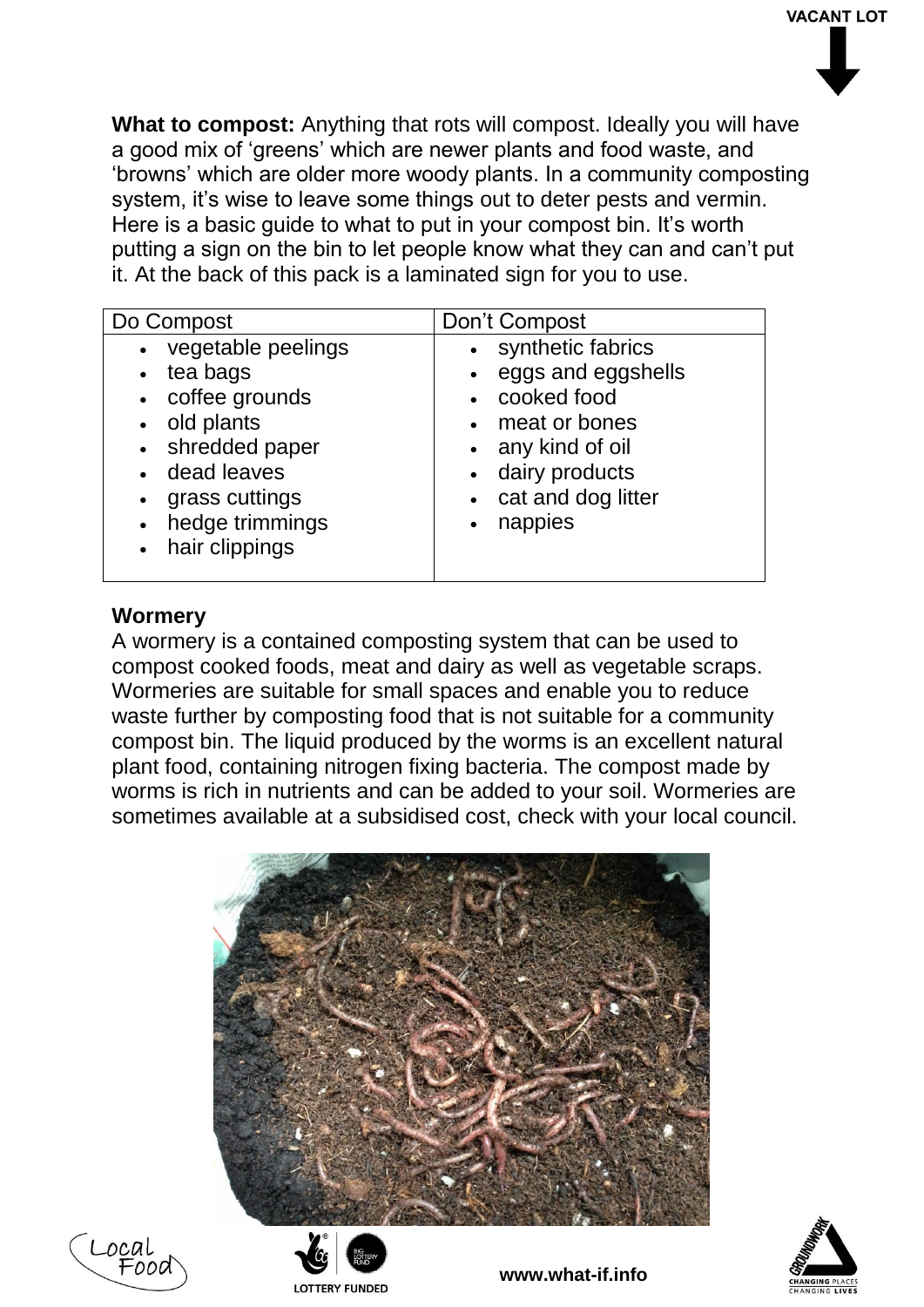# **NATURAL FERTILISERS**

Nature has a way of creating what it needs through process cycles. The nutrient cycle ensures that plants get the nutrients they need by means of a natural cycle. In a garden created using beds and planters, it may be necessary to give soil a bit of a boost. Chemical fertilisers may provide a short-term solution but they can contribute to the degradation of soil and the nutrients are often washed out. By mimicking the natural nutrient cycle, it is easy to create conditions and fertilisers that support soil health.

#### **Plant fertilisers**

You can create your own plant fertiliser for free using plants commonly found in gardens and it will be much more effective. Useful plants to try are nettle and comfrey. Comfrey is a great fertiliser for fruit trees and shrubs as it is high in potassium, needed for flower and fruit growth. Nettle makes a well balanced fertiliser, it is rich in nitrogen which is needed for leaf growth.

Simply soak a suitable plant in water for a few weeks. Young leaves are best. Once ready, mix one part liquid feed to 10 parts water. Store in a plastic bottle.

You can also cut and lay the plants directly onto soil. For example, cut comfrey leaves and lay at the base of fruiting plant in spring. The leaves will decompose to provide nutrients as the flowers and fruits are growing.

#### **Green manures**

Green manures are plants that are grown to replenish and cover the soil whilst it is not being used for a food crop. Plant green manures if there is a gap between crops, during the winter, or leave in a bed for a whole growing season. Common green manures include alfalfa, clover, buckwheat, field beans. Green manures often have other benefits such as attracting wildlife.

#### **Nitrogen fixers**

Certain plants 'fix' nitrogen – they make nitrogen available to plants that can't access it otherwise. You can plant nitrogen fixers in with other crops to make the nitrogen more accessible. All members of the legume family are nitrogen fixers so you could plants some beans or peas in the same bed as other edible crops.